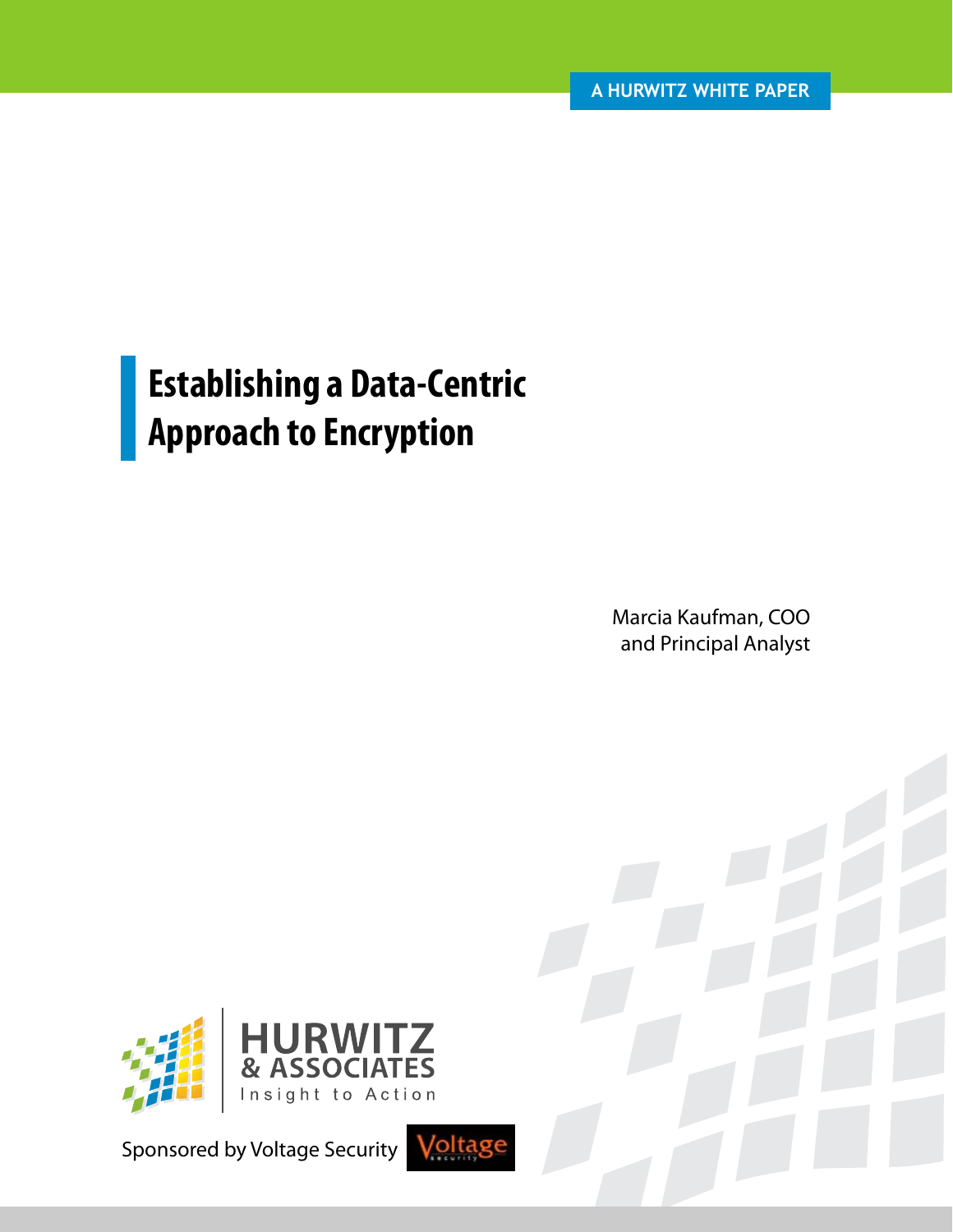# **Establishing a Data-Centric Approach to Encryption**

Many data breaches occur at companies that already have a data security policy in place. While some of the millions of stolen credit card numbers have been easily lifted from unsuspecting companies with unprotected data, an increasing number of companies implement data security technology and find they are still at risk. These companies understand how important it is to keep their data assets safe from unlawful and malicious intrusion. As a result, they have a strategy for protecting their physical and digital perimeters. However, their data protection strategy is flawed. What is the problem and why do you need to make it a top priority to evaluate your current data security strategy? Typically, intrusion detection and other technologies designed to keep intruders out of your system are built to protect against previously known hacking strategies. This approach exposes your IT systems to great risk as new methods of intrusion are constantly being devised.

This paper will provide an overview of the evolving approaches hackers use to steal private data and describe the key requirements for protecting corporate data assets with a data-centric encryption strategy.

#### **Understanding hacking strategies**

A great deal of information was learned about the IT system intrusion methods of Albert Gonzalez and his global computer crimes organization when he was prosecuted and convicted in 2010. His organization was responsible for stealing millions of payment card accounts from retailers like TJX, Target, JCPenney, and Sports Authority, and food chains like 7-Eleven and Hannaford. These criminal hackers constantly evolved their methods and became highly skilled at locating vulnerabilities in the systems they tried to enter. They found ways to enter these systems and access company databases and applications. They were initially very successful at stealing credit card numbers by exploiting the vulnerabilities of early Wi-Fi networks at large retail companies. They sat in cars outside the building and easily hacked into sophisticated computer systems. A more advanced technique leveraged vulnerabilities of the software language used by most companies to connect their websites with data stored in their company databases - Structured Query Language (SQL). Now instead of sitting in a parked car outside a store, thieves could be located anywhere in the world and hack into a database through a website. And yet another evolution of the hacking process occurred when the criminals learned how to access credit card data from pointof-sale terminals. This meant that they could siphon off the credit card data every time a customer made a credit card purchase at one of these terminals.<sup>1</sup>

Many of these data breaches occurred over a long period of time. The companies were not even aware that there were intruders in their system until the damage was done – personal information stolen and company reputation severely damaged. The cost of damage control and other expenses for cleaning up after

1 James Verini, "The Great Cyberheist," New York Times, 10 November, 2010

*Typically, intrusion detection and other technologies designed to keep intruders out of your system are built to protect against previously known hacking strategies. This approach exposes your IT systems to great risk as new methods of intrusion are constantly being devised.*

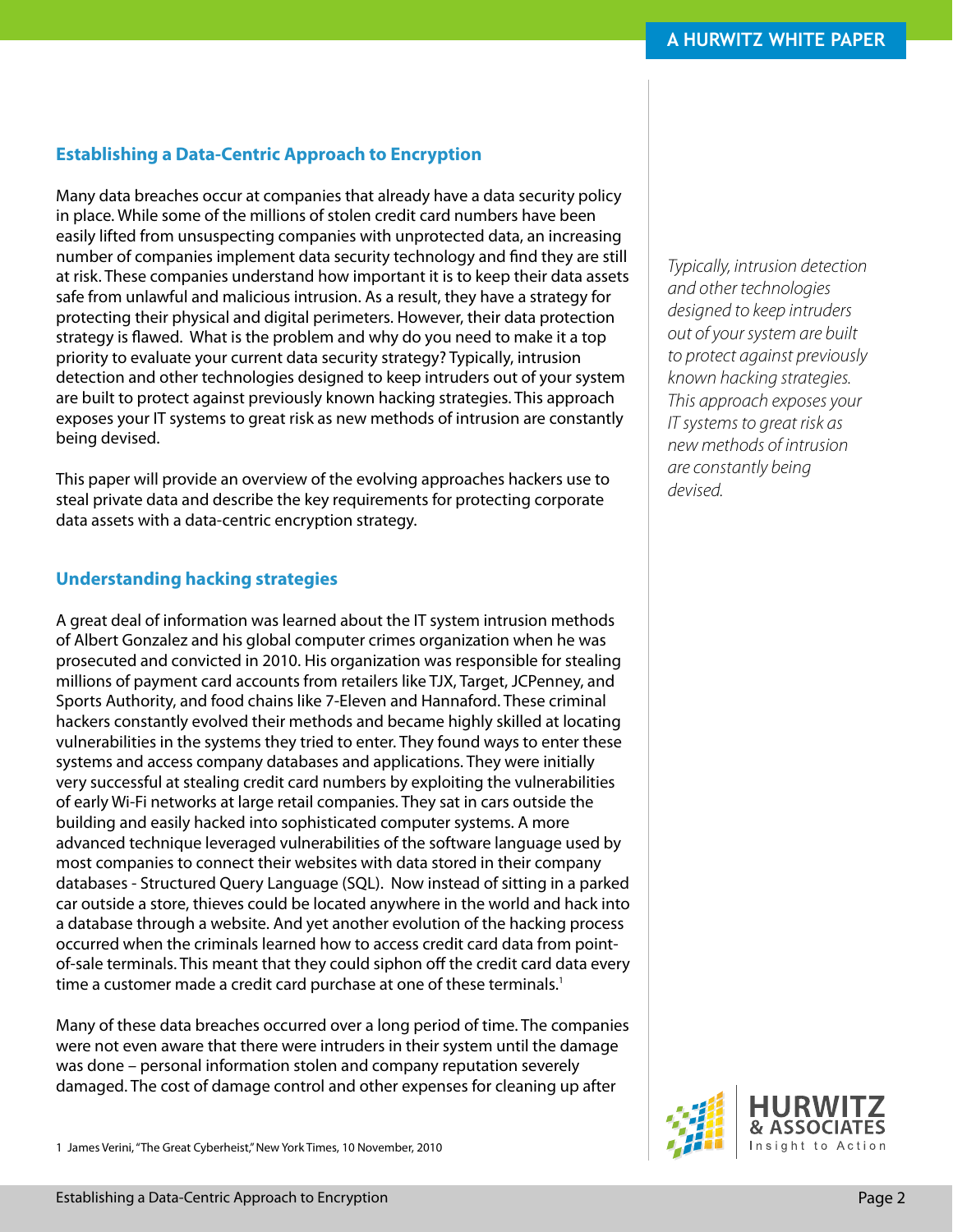these breaches has been astronomical. The affected companies and others have been able to learn from these thefts and have implemented technology to help protect against criminals who use similar intrusion methods. Unfortunately, these data loss prevention strategies often give companies a false sense of security. For example, a company with an online sales channel uses sophisticated security technology designed to protect customer data in the tunnel between the browser and the company's servers. However, as the company has increased its use of cloud computing, wireless technology and mobile devices, its corporate boundaries have opened up dramatically and their data is still very much at risk. There are many new ways to enter their system and new methods of security are required.

Information security needs to protect against known threats as well as against those threats that are currently unknown. Intruders are able to create new methods for unlawful entry faster than you can devise new strategies to block them. As a result, various methods used for authentication, monitoring, and otherwise protecting the perimeter from intrusion are no longer sufficient. These IT security strategies are a first line of defense and they leave your data vulnerable if they fail. Therefore, it has become increasingly important to implement a data-centric approach to encrypting and securing data that helps you to lock down your data and keep it safe wherever it goes, however it is used, and throughout its lifecycle. You need to secure your data based on the assumption that hackers will find a way to bypass your identity and perimeter protection technology. Or for an even scarier thought, you need to assume that hackers may be lurking in your system now waiting for the right opportunity to steal private data under your control.

# **Using encryption to protect your data**

Some of the data stolen by criminal hackers like Gonzalez was unencrypted and, therefore, easily understood once it was accessed. Many companies now use some form of encryption to provide added security, but hackers are becoming familiar with breaking the code of encryption keys as well. In 2011, Lockheed Martin and Sony Corporation suffered security breaches that appeared to compromise their security key systems.

Encryption is a way to scramble information so that it can only be understood by people or machines who posses a unique key or pass code. This protected information must be easily recognized and processed by IT systems and business processes, but not by hackers. Unfortunately, not all encryption methodologies are the same. It has become increasingly important to understand which type of encryption you have deployed and if this is the best approach for your environment. There are many different ways to use encryption as a security tool and there are many variations on how passcodes or keys are created and used. It can be challenging to ensure that your encryption keys are sufficiently complex making it hard to break the code, and at the same time simple enough so that authorized users can access the protected data when needed.

*… hackers are becoming familiar with breaking the code of encryption keys as well. In 2011, Lockheed Martin and Sony Corporation suffered security breaches that appeared to compromise their security key systems.*

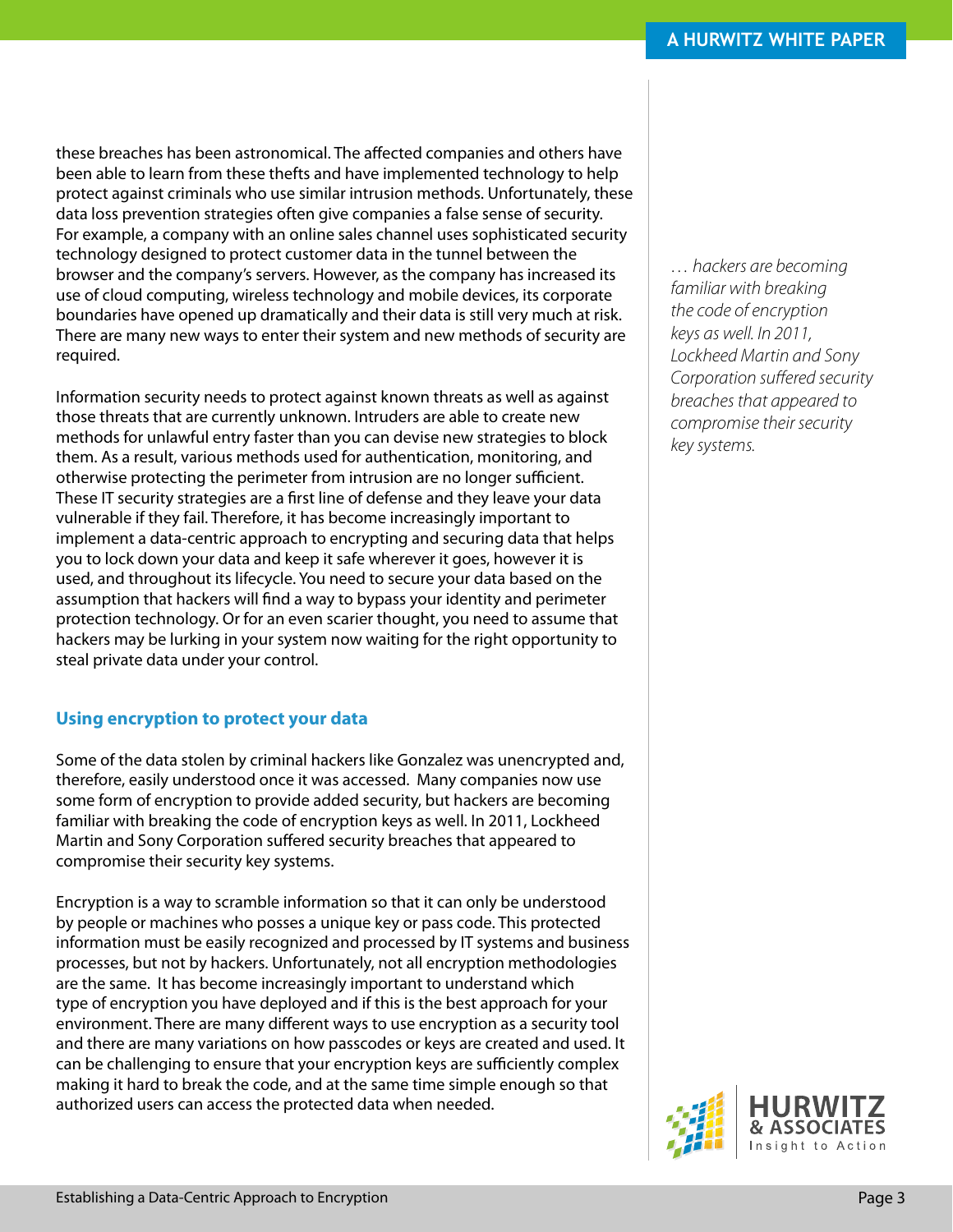Encryption has been used to protect data when it is at rest or stored in some type of container. The data needs to be unencrypted when you need to use it to complete a transaction or business process. Examples of this type of encryption include:

- Database encryption To protect against a data breach from hackers gaining entry to internally stored data
- USB stick encryption To protect against sensitive data being accessed from a USB stick that can be easily lost or stolen
- Backup tape encryption To protect against sensitive data being stolen from backup tapes that could be stolen or lost when moved or stored
- • Hard drive encryption To protect against sensitive data being stolen from a laptop carried by an employee

### **Key considerations for implementing a data-centric encryption strategy**

The encryption methods described above only protect data when it is at rest or stored in a particular container. However, these methods do not protect your data wherever it travels. One of the long-standing weaknesses with encryption strategies is that your data is at risk before it is encrypted and after it is decrypted. For example, in a major data breach at Hannaford Supermarkets in 2008, the hackers hid in the network for months and were able to steal payment data when customers used their credit card at the point-of-sale. This breach took place before the data was encrypted. In another retail example, customer personal data was securely encrypted in the database, but was decrypted at the time of the transaction in order to verify customer information. While the company met its PCI (Payment Card Industry) data security standard compliance requirements for data storage, its data was not adequately protected. When the customer made a purchase online, his address and credit card information was tested for accuracy and during this time it was brought out of the protected tunnel for a split second. This is all the time a sophisticated hacker needs to pilfer this information from the IT system. In each of these situations, the company complied with PCI requirements, but they left some gaping holes in their data security strategy. The thieves were able to identify these weak points and steal data that the company thought it was protecting. The key considerations for encrypting your data so you can provide more comprehensive protection are as follows:

- Protect data at rest and in motion. If your data is encrypted only when it is in a database or other container for storing data, then your data becomes vulnerable when it is transported or used to complete a transaction. A hacker can infiltrate your system and steal data when it leaves your database and becomes decrypted.
- Encrypt data for as long as possible. Your data should be encrypted as soon as it is collected and should remain encrypted for as long as possible. The data should be decrypted only when it is actually necessary to complete a business process. For example, you would need to decrypt the data when processing

*One of the long-standing weaknesses with encryption strategies is that your data is at risk before it is encrypted and after it is decrypted.*

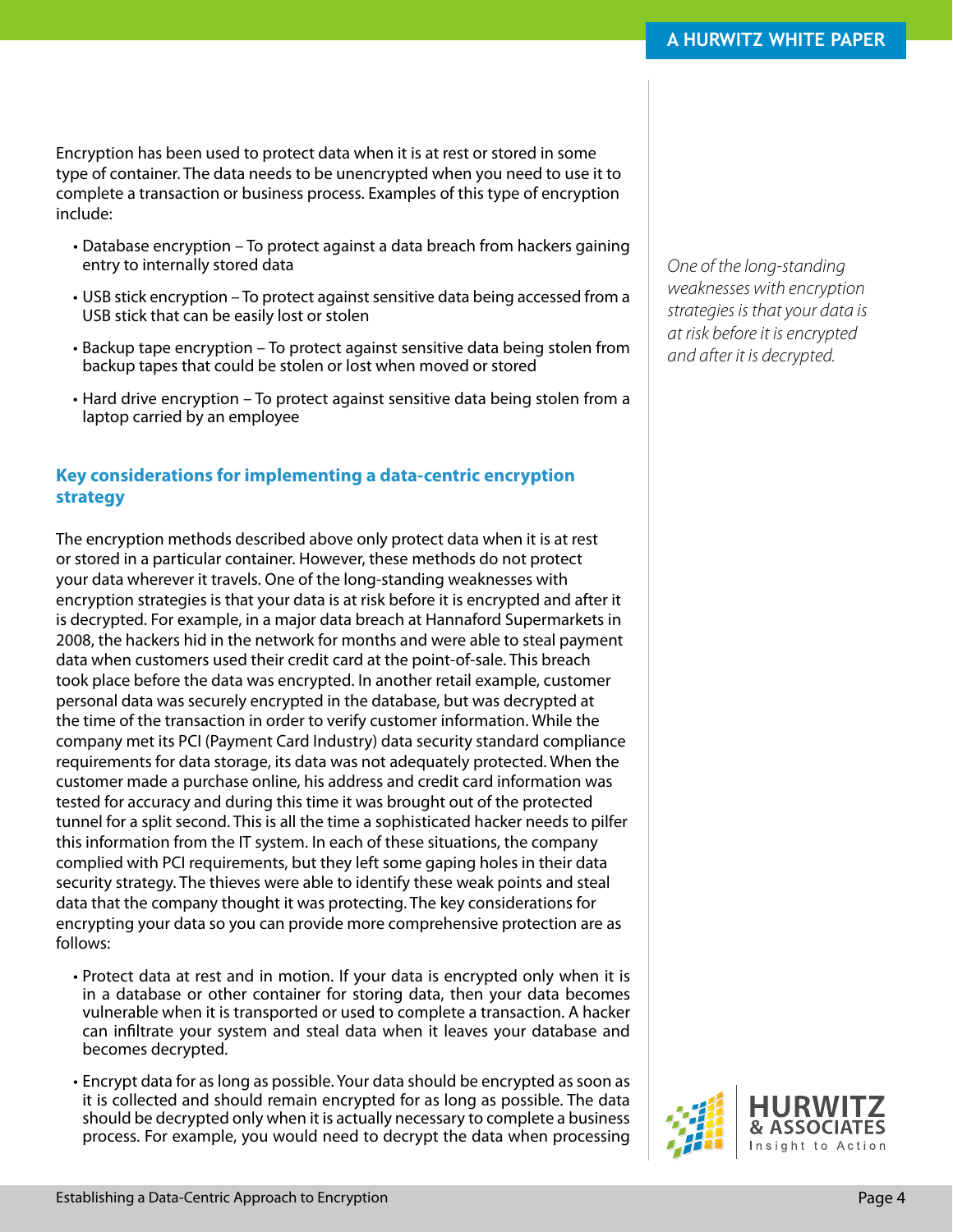a charge back. In order to keep your data encrypted as long as possible you will need a key management process that automates the process of verifying identity and access rights.

- Process data while it is encrypted. As hackers continue to discover additional vulnerabilities and ways to steal data when it is decrypted, the most secure approach is to process data while it is encrypted. This is not a practical approach when deploying traditional encryption methods. These traditional methods significantly change the structure and format of the data making it time consuming and costly to incorporate encrypted data into existing applications. However, if you use an encryption method that allows you to maintain the format of the data, then you will be able to process data while it is encrypted without making costly changes to your applications.
- Encryption keys need to be computed as needed. The management of encryption keys can get very complex. For example, as companies begin to deploy hybrid cloud environments - including virtual data centers and private and public clouds - they need to add more encryption keys. In addition, additional encryption keys may need to be added for companies trying to secure data as it moves between traditional corporate boundaries and the mobile devices of customers and partners. Simply adding more keys is not the answer. Maintaining a large number of keys is impractical and it is hard to manage the storing, archiving, and accessing of the keys. In order to alleviate this problem, encryption keys should be generated and computed as needed to reduce complexity and improve security.
- Encryption keys need to be protected. Criminal hackers understand key management and are beginning to target this type of security protection. Having a security key is not sufficient protection. The key itself needs to be protected on its own and separated from the data.

#### **Voltage Security Solution**

The Voltage Security data encryption platform and key management process incorporate the characteristics for a data-centric approach to encryption described above. The company's security solutions are based on its two innovative encryption technologies: Identity-Based Encryption (IBE) and Format-Preserving Encryption (FPE). IBE protects data so that only a specific person or machine can access that data without requiring the complexity of traditional approaches to encryption. Instead of using long, randomly generated keys that must be mapped to digitally signed documents, IBE relies on a key that does not need to be mapped to a certificate. This process significantly decreases the complexity while providing the level of security required. This encryption process can be used to secure email files, documents and databases without the need to pre-register recipients of the secured data. FPE protects structured data such as credit card or social security numbers without changing the format or structure of the data. This is a change from the traditional approach that turned credit card or social security numbers into very long strings of numbers. These long encrypted numbers would not work with a company's existing applications designed to process transactions or complete specific business processes. The Voltage solution is designed to enable the processing of data while it remains encrypted.

*… if you use an encryption method that allows you to maintain the format of the data, then you will be able to process data while it is encrypted …*

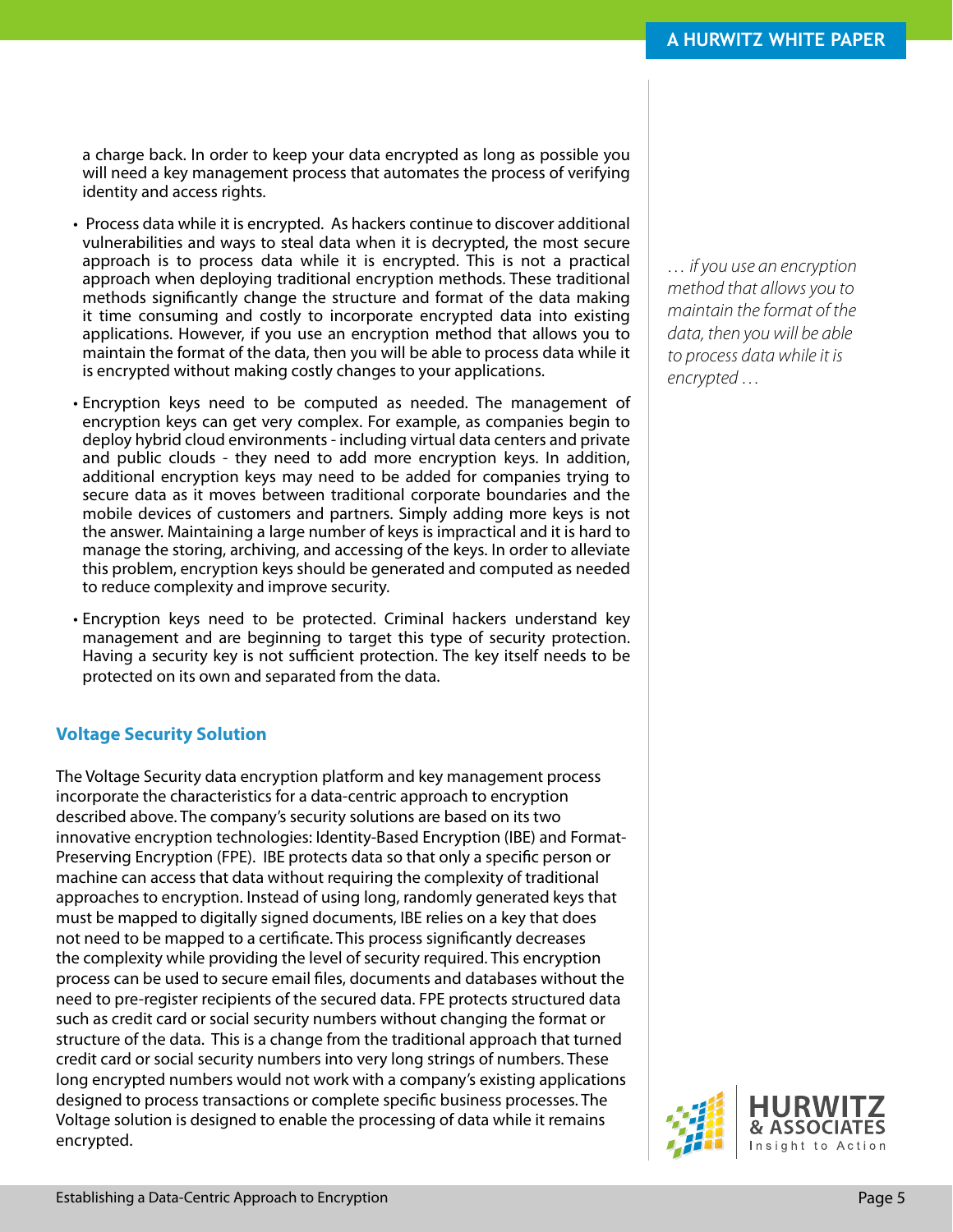### **Conclusion**

By implementing a data-centric approach to encryption you can increase the security of your company's valuable data assets. Even with highly sophisticated IT security systems designed to protect your physical and digital perimeters, your data may still be at risk for a data breach. Therefore, you need to begin thinking about what you would do to protect your data if a hacker is already hiding and waiting in your IT system. In fact, one of the most important lessons from an analysis of previous data breaches is that the hackers are constantly evolving their methods. You need an approach to data security that does more than protect against previously identified threats. If a data thief finds a new way in to your system, you want to ensure that he is unable to do any damage and leaves empty handed.

 In summary, in addition to your IT security strategy it pays to incorporate a practical approach to data security. Make sure that you only store data that you really need. If you do need the data, then you should encrypt it for as long as possible.

*You need an approach to data security that does more than protect against previously identified threats.*